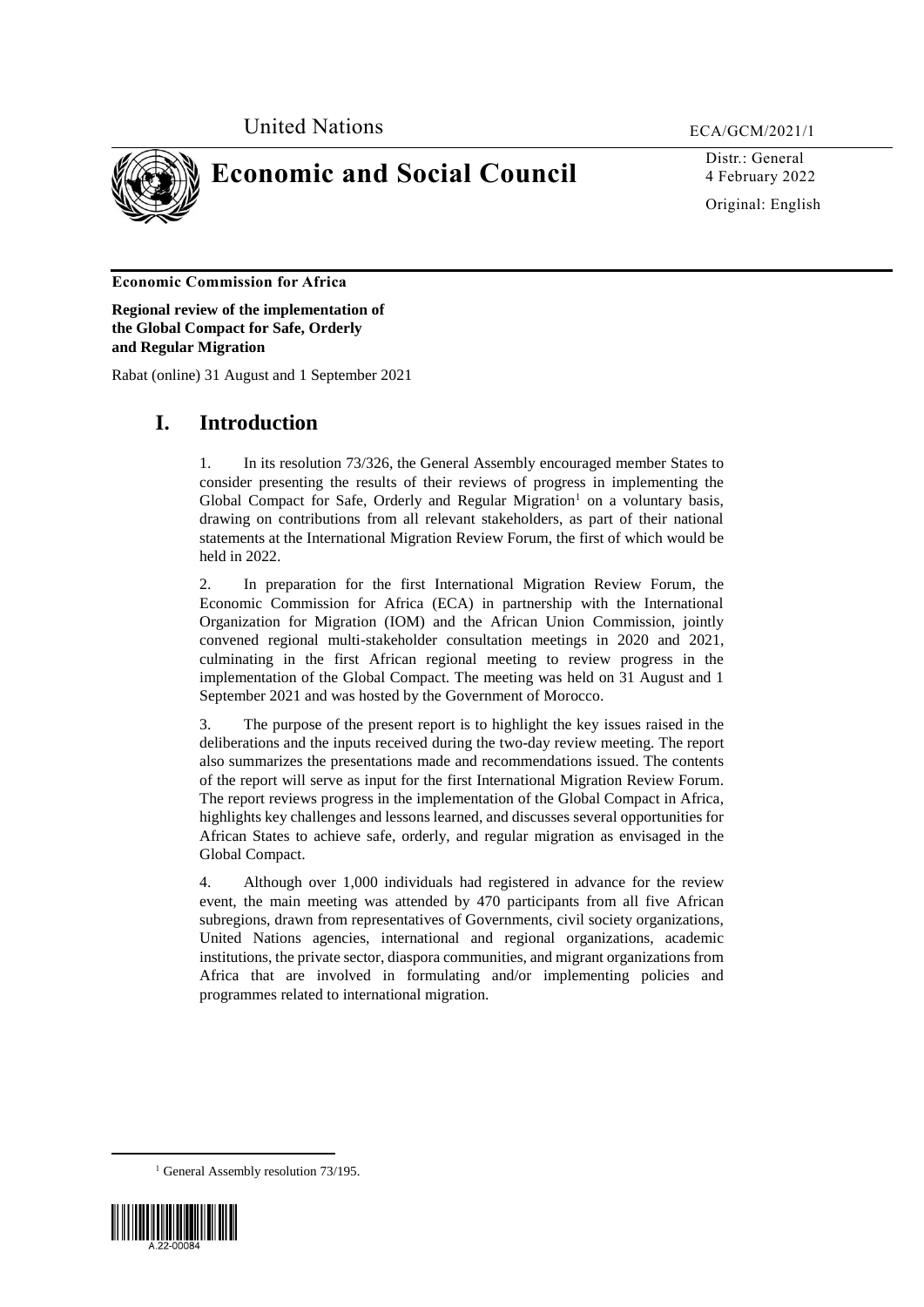# **A. Background**

5. Pursuant to paragraph 50 of the Global Compact and resolution 73/326, the regional economic commissions and other relevant regional stakeholders were invited to review the implementation of the Global Compact within their respective regions.

6. In resolution 73/326, the Director General of IOM, as Coordinator of the United Nations Network on Migration, was asked to assist, upon request by member States, in the preparation and organization of regional reviews of the implementation of the Global Compact.

7. The regional reviews are expected to draw upon national responses in the implementation of the Global Compact, regular and inclusive reviews of progress at the national level, and contributions from all relevant stakeholders, as well as parliaments and local authorities.

# **B. Organization**

8. The African regional review meeting was organized in line with the four thematic clusters/areas of the International Migration Review Forum:

(a) Ensuring voluntary, safe, and orderly migration, which covers Global Compact objectives 2, 5, 6, 12 and 18;

(b) Protecting migrants through rights-based border governance measures, which covers objectives 4, 8, 9, 10, 11, 13 and 21;

(c) Supporting the integration of migrants and their contribution to development, which covers objectives 14, 15, 16, 19, 20 and 22;

(d) Improving evidence-based policymaking and public debate and enhancing cooperation on migration, which covers objectives 1, 3, 7, 17 and 23.

# **II. Day one: 31 August 2021**

# **A. Opening session**

9. In his opening remarks, the representative of Morocco, from the Ministry of Foreign Affairs, Abderrazzak Laassel, welcomed all participants and noted that the meeting was being held virtually owing to the coronavirus disease (COVID-19) pandemic. He emphasized that migration governance required regional coordinated efforts and that there were important lessons to be learned from Africa, especially in terms of humane and dignified treatment of migrants.

10. The Director of the Gender, Poverty and Social Policy Division of ECA, Thokozile Ruzvidzo, said that the commencement of trade under Agreement Establishing the African Continental Free Trade Area on 1 January 2021 marked a significant milestone in realizing the free movement of people, goods and capital on the continent. The Agreement and other key pan-African free-movement policy instruments, including the Protocol to the Treaty Establishing the African Economic Community Relating to Free Movement of Persons, Right of Residence and Right of Establishment, along with other regional integration initiatives, provided pathways for regular migration by easing restrictive immigration and visa practices.

11. The Head of the secretariat of the United Nations Network on Migration, Jonathan Prentice, noted that the African review meeting marked the end of the round of regional reviews ahead of the International Migration Review Forum in 2022. Despite the COVID-19 pandemic, ECA member States had continued their work to implement the Global Compact.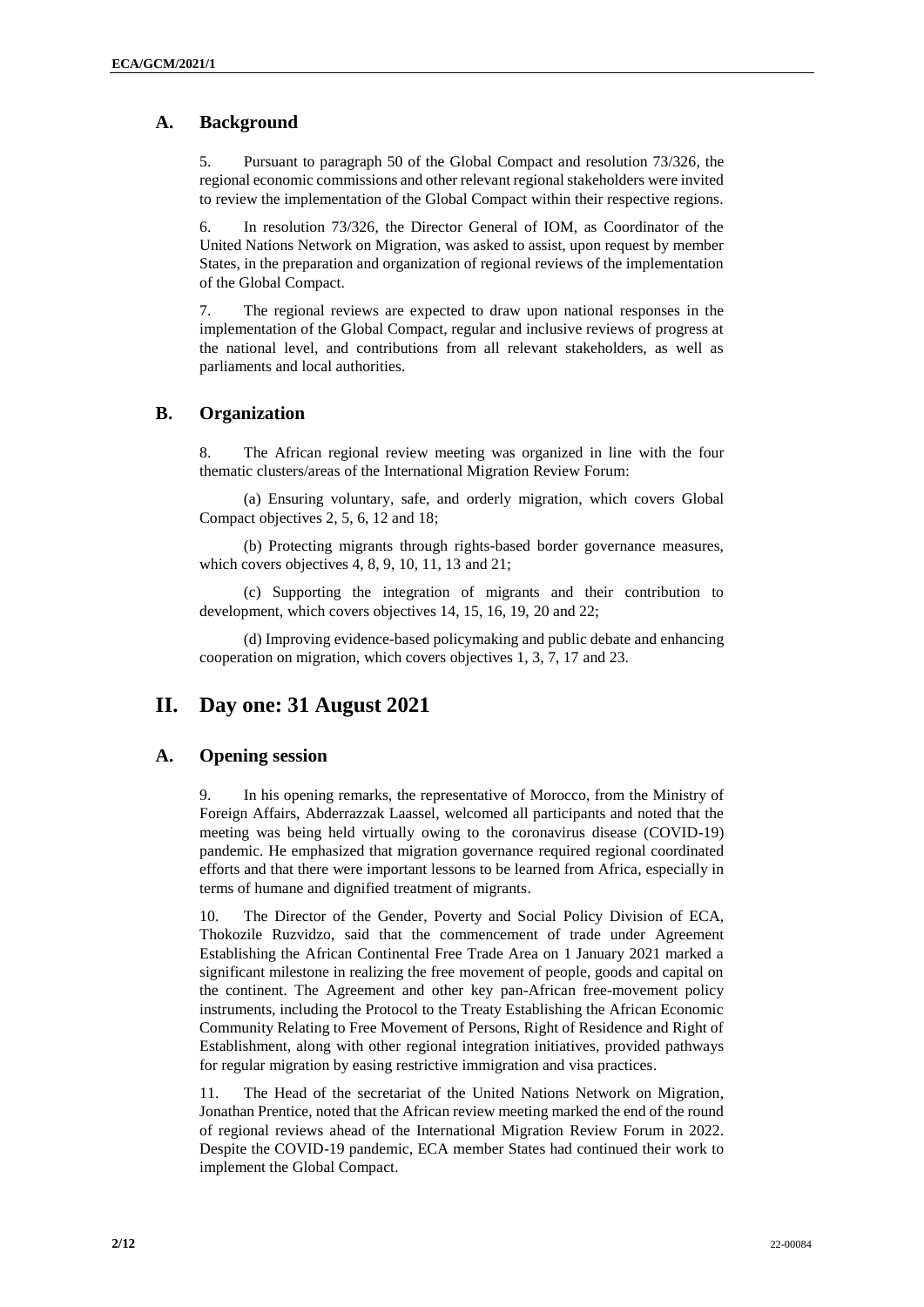12. Among other expected outcomes, Mr. Prentice expressed his hope that the Global Compact review process and that all who were involved would be ambitious, that the meeting would conclude with concrete recommendations on what needed to be done, and that migrants and their communities would truly be placed at the centre of conversation during the meeting.

13. The Director of the Department of Health, Humanitarian Affairs and Social Development of the African Union Commission, Mariama Mohamed Cisse, noted that African States had made progress in implementing the Global Compact despite the COVID-19 pandemic. She mentioned that the draft African Union plan of action to implement the Global Compact would be submitted at the upcoming meeting of the Specialized Technical Committee on Migration, Refugees and Internally Displaced Persons and urged that African States receive support in Geneva and New York to ensure success in Global Compact implementation.

14. The Senior Regional Advisor for Africa at IOM, Aissata Kane, said that the Global Compact was a shared vision that well governed migration could benefit migrants at their points of origin, transit and destination. The Global Compact, if well implemented, would help to build a more inclusive platform to transform migration into an opportunity. The implementation of the Global Compact provided an occasion for African States to build on the demographic dividend and to partner with young people and women in addressing the gender and human rights dimensions of migration governance. It would also shift the narrative by emphasizing the positive contribution that migration makes to development.

15. A representative of the major group for young people and children, Immanuel Clifford, highlighted the importance of young people in the successful implementation of the Global Compact. Young people needed to be given access to documentation, without which they faced barriers in gaining access to education, health care, jobs and other services in countries of destination. While young people wanted to contribute to development in countries of destination, they faced restricted access to job opportunities.

# **B. Summary and key messages**

## **1. Thematic round table 1: Ensuring that migration is voluntary, orderly, and regular**

### **Background**

16. Migration and labour mobility are at the heart of Africa's development, with nearly 80 per cent of Africans migrants moving within the region. The latter shows the potential of migration for the continent's development, economic growth and transformation. The Global Compact provides an unprecedented opportunity. African States need to be empowered to implement it, with a focus on the well-being of migrant workers and the potential of migration as an asset to development.

## **Discussion**

17. Participants noted that labour migration was an asset, and, as such, the private sector should be involved in the identification of the skills required by industries that could be supplied through migration. The importance of building the capacity of employer organizations at the national level was also highlighted.

18. While COVID-19 had exposed the vulnerability of African economies, at the same time it had presented many opportunities and possibilities in the digital economy, including online business platforms and working remotely. It was suggested that digital platforms could offer an easier way to conduct recruitment and issue permits in the context of the COVID-19 pandemic.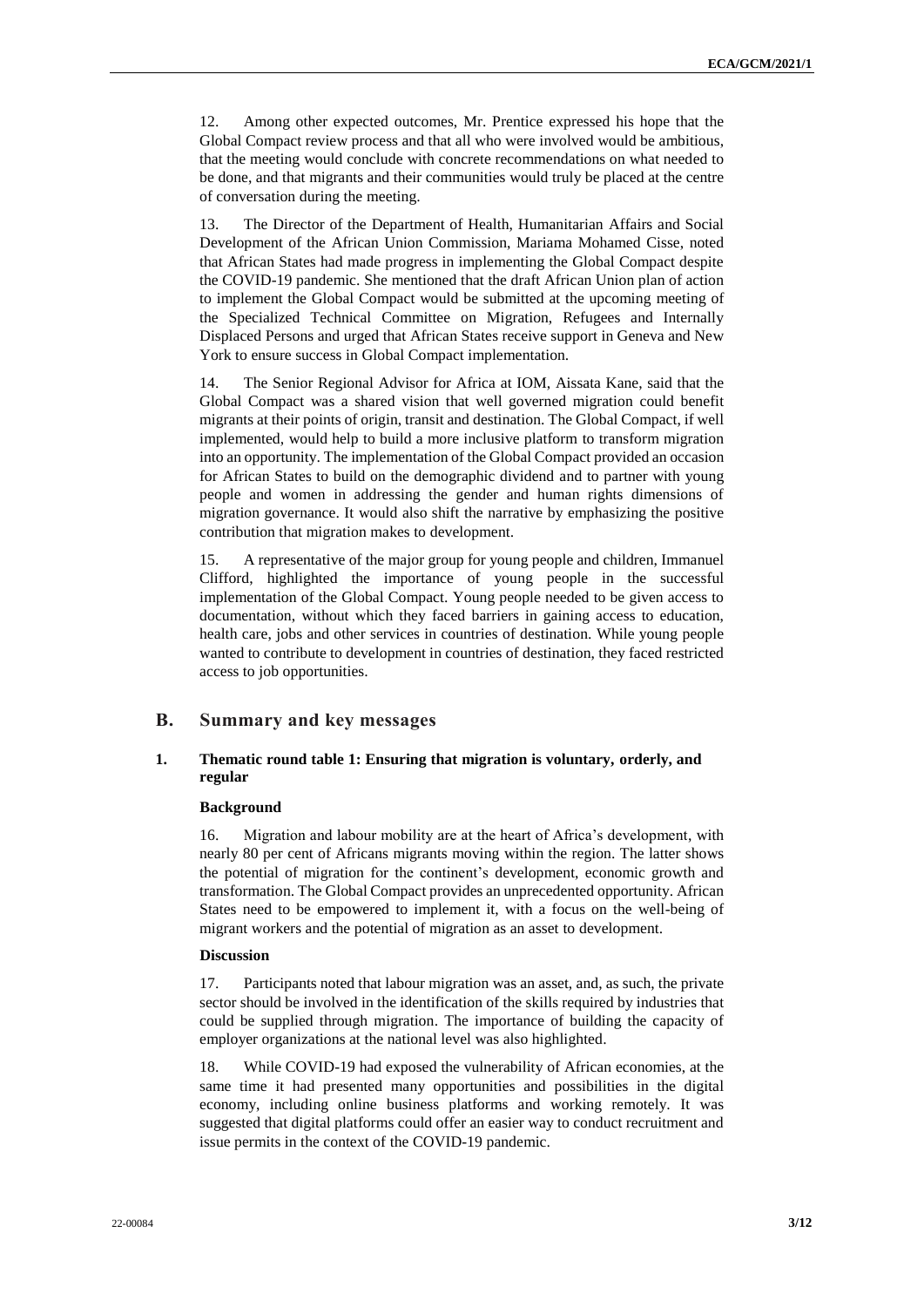19. Participants pointed out that many countries on the continent had developed policies to manage migration. However, poor migration governance was pushing young people to look for alternative pathways to economic prosperity.

20. One of the issues raised was whether remittances to States of origin could be enough motivation for Governments to organize a regular migration regime for their nationals in countries of destination. Concern was raised about the plight of African workers recruited to work in the countries of the Middle East, in many of which sponsorship systems were applied. Many migrants used irregular channels such as trafficking or entered destination countries on tourist visas and then began working irregularly.

21. While several African countries had embassies in destination countries, they did not provide consular protection services to their nationals in those countries, making those individuals vulnerable to exploitation and increasing irregular migration. There was need for strategies for intra- and inter-regional cooperation to protect workers who were not covered by consular protection and to combat human trafficking. Good labour migration governance was impossible without sound migration policies that were aligned with the Global Compact.

## **Recommendations**

22. On creating decent work in countries of origin and countries of destination for migrant workers, African States should:

(a) Promote decent work for young people while ensuring and promoting safe, orderly and regular migration and making migration a choice. Africa needs to create decent jobs for its young people through effective and targeted employment policies, industrialization, the extension of social protection to all, as well as regional, subregional and national job-creation partnerships;

(b) Implement the provisions of the Declaration on Employment and Poverty Alleviation in Africa, and the Plan of Action for Promotion of Employment and Poverty Alleviation, adopted at the third extraordinary session of the Assembly of Heads of State and Government of the African Union, held in Ouagadougou in 2004, which together constitute a relevant and important framework to guide the work of African States;

(c) Promote bilateral and multilateral agreements on social protection;

(d) Invest in and promote skills-development and recognition, and accurately anticipate the skills needed and opportunities in countries of origin and destination (in partnership with the private sector).

23. On protecting migrant workers, African States should:

(a) Promote and speed up the ratification of the African Union protocol on the free movement of persons and facilitate the issuance of work permits to migrant workers;

(b) Protect the labour, human, economic and social rights of migrant workers through the ratification and mainstreaming of international labour conventions and the review of national legislation relevant to promoting the rights of migrant workers;

(c) Adopt and effectively implement bilateral labour agreements that are evidenced-based and formulated through social dialogue and anchored in international normative frameworks;

(d) Promote fair recruitment processes within and outside Africa;

(e) Implement global and continental commitments, conventions and protocols that ensure the protection of the rights of migrant workers and address discrimination against migrants.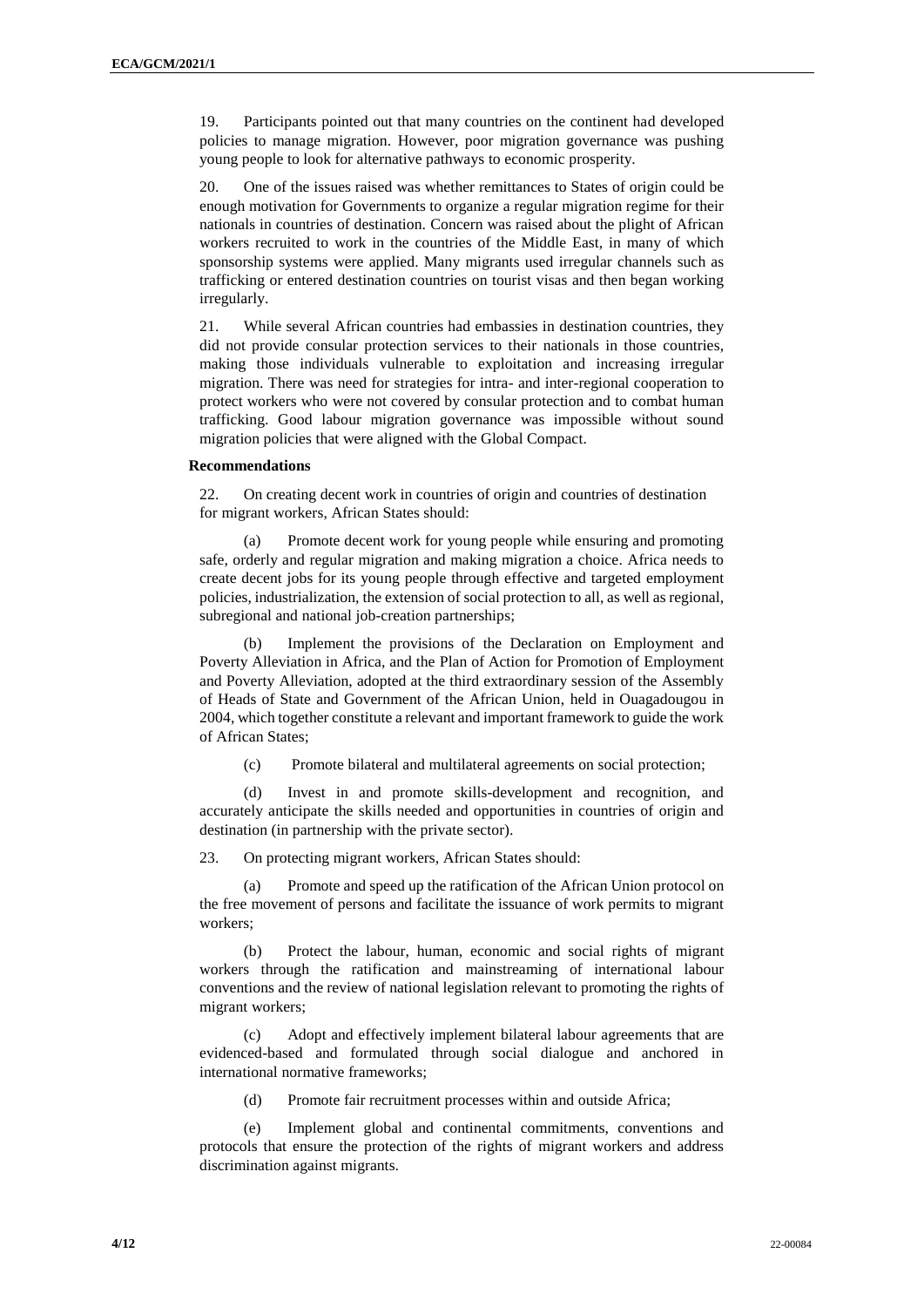24. On labour migration governance, African States should:

(a) Strengthen understanding of the potential of migration to drive development and transformation on the continent;

Promote the formulation and implementation of evidence- and rightsbased, gender-responsive migration policies through a social dialogue, along with a whole-of-society and whole-of-government approach. Such policies should be aligned with national policies on skills, employment and national development, and they should feed into subregional and continental commitments.

25. On the roles of multiple actors, coordination and cooperation, African States should:

(a) Promote social dialogue on labour migration governance, strengthen cooperation among social partners and civil society, and harness more partnerships between worker organizations and employer organizations at the continental level on issues relating to fair recruitment processes;

(b) Promote the involvement of the private sector while building the capacity of national employment organizations in relation to migration;

(c) Build the capacity of stakeholders to ensure their full contribution to the implementation of the Global Compact according to their areas of specialization;

(d) Enhance cooperation between countries of origin and countries of destination to protect the interests, rights and welfare of migrants.

## **2. Thematic round table 2: Protecting migrants through rights-based border governance measures**

#### **Background**

26. The objective of this round table was to explore opportunities and challenges in making progress on objectives 4, 8, 9, 10, 11, 13 and 21 of the Global Compact. The key issue discussed was how to ensure the security and integrity of borders in line with international norms and African Union instruments, including the African Union Convention on Cross-Border Cooperation.

## **Discussion**

27. The discussion highlighted the importance of addressing in any policy framework the issue of children and young people in vulnerable situations, who represent 25 per cent of international migrants and close to 60 per cent of internally displaced persons on the African continent.

28. Several African States have set up committees to support good governance of border management and provide support to victims of trafficking through special mechanisms to assist them in gaining access to health, housing and repatriation services.

29. International cooperation and partnership were also seen as paramount to facilitate regular migration. Collaboration could take various forms, including financial support and capacity-building/training programmes for officials, support in building border posts, identifying and handling of remains of migrants who die enroute, and the collection and compilation of critical migration data.

30. Working groups on missing migrants should be established at the subregional level to ensure that the required rescue, medical and forensic work is conducted through a collaborative approach. Such mechanisms would provide data and documentation on missing migrants at the national level.

## **Recommendations**

31. To better protect children and young people through rights-based governance, African States should: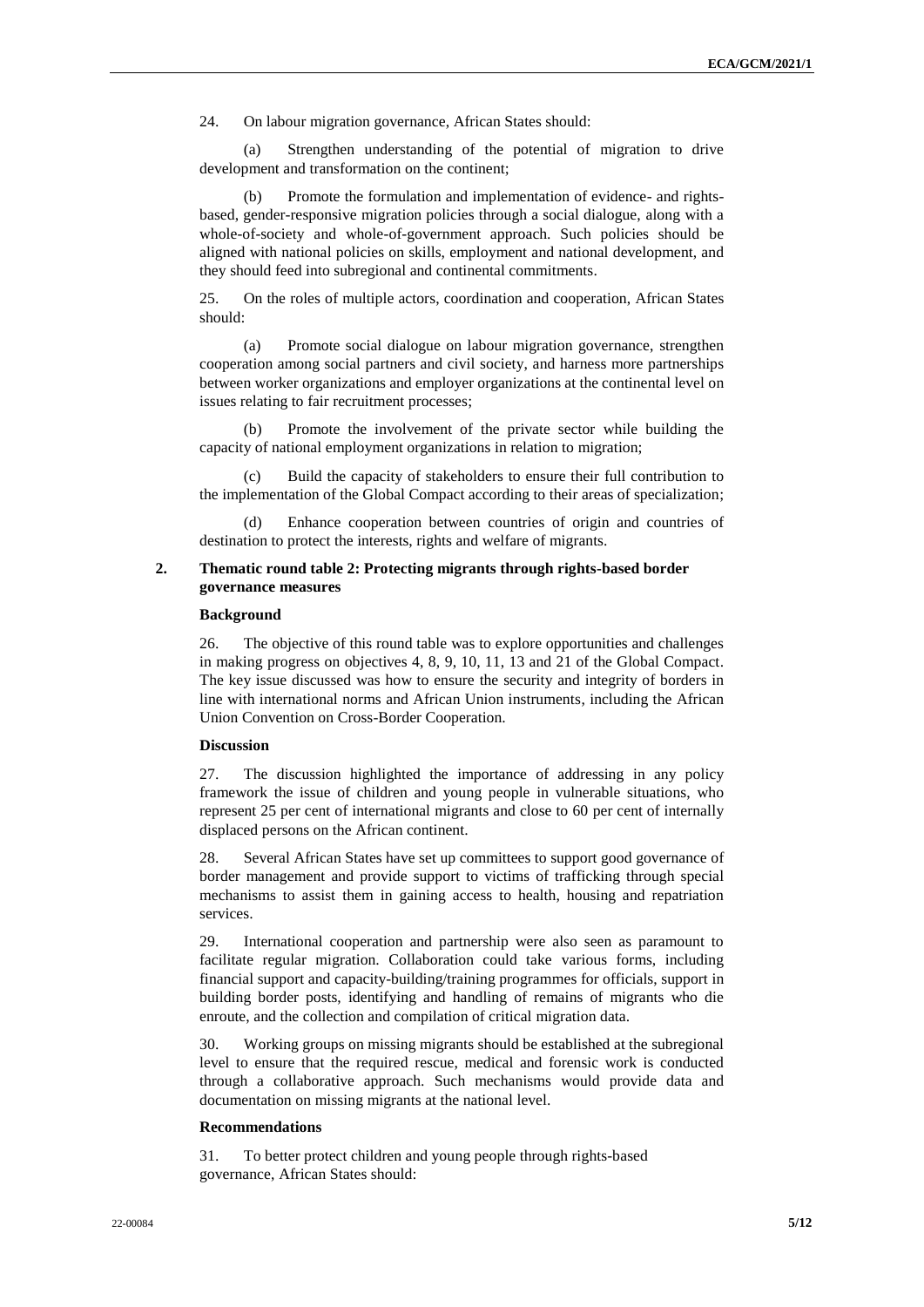(a) Strengthen national child protection systems and promote childsensitive cross-border and regional cooperation, including by strengthening the ability of entities that provide social services to find solutions for undocumented migrants who may be at risk of statelessness;

(b) Design pre-screening processes and reception systems that protect children and young people and that systematically collect sex- and age-disaggregated data on mothers and children;

(c) Invest in adequate reception and care services to protect children who enter any African country from detention, and provide appropriate services through case management systems in collaboration with civil society organizations and other non-governmental organizations;

(d) Ensure that services, including health and education, are available to and accessible by for migrants, irrespective of their migration status, and recognize education qualifications obtained in countries of origin and transit;

(e) Support migrant children and young people in integrating back into their home communities through case management, tracing and finding family members, family reunification, psychosocial support, and long-term monitoring.

32. On missing migrants, African States should:

(a) Mainstream the issue of missing migrants into national migration governance frameworks and policies by strengthening national interagency collaboration;

(b) Take measures to prevent migrants from going missing by preventing family separation, enabling communication between migrants and their families, and uniting families wherever possible;

(c) Strengthen the medical, legal and forensic capacities of African States to respond to issues of migrants;

(d) Standardize the collection and sharing of information and establish effective coordination mechanisms to locate missing migrants;

(e) Strengthen measures to prevent the detention of migrants and ensure that migrants have access to consular services in countries of transit and destination.

## **3. Thematic round table 3: Supporting the integration of migrants and their contribution to development**

#### **Background**

33. The contribution of migrants and diaspora communities to the economic growth and development of countries of origin and destination should therefore be recognized and promoted. Ensuring protection and support for migrants is one of the key pathways to achieving the objectives of the Global Compact. Several challenges impede the ability of migrants to contribute to development in Africa, including: the exclusion of migrants in both countries of origin and destination; the denial of the contributions of migrants; and lack of adequate contingency plans, especially in the context of the COVID-19 pandemic.

34. Regular migration has considerable potential to contribute to development by enabling the circulation of knowledge and ideas, by encouraging trade and investment, and by promoting cultural exchange and mutual understanding.

## **Discussion**

35. The importance of training migrants in new technologies and introducing them to the various cultures in their host countries were noted as being critical in improving the contribution of migrants to development. The Global Compact offers the continent a new framework, paves the way for new policies, strategies and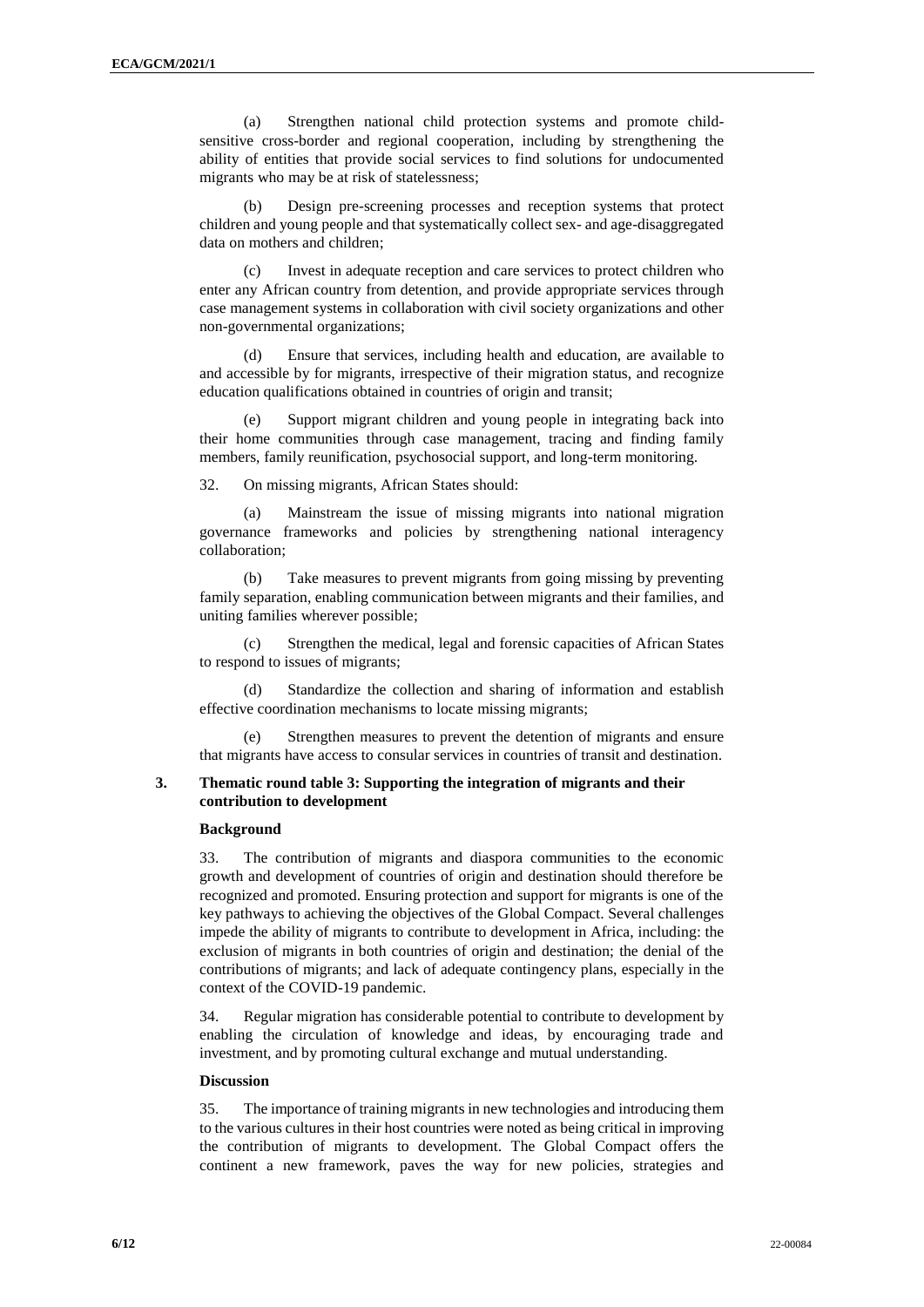engagement of the diaspora, and builds a strong foundation for the collection of comprehensive data on migrants.

36. The contribution of migrants to both origin and receiving areas was highlighted in the discussions. It was also observed that implementation of the Global Compact and other existing frameworks, protocols, strategies and policies would further improve the contribution of migrants to development.

37. Promoting financial literacy and educating communities on various means of building and preserving wealth, such as credits, savings, investment and insurance, are key to maximizing the utility of the resources of the diaspora for the benefit of countries of origin.

## **Recommendations**

38. To support the integration of migrants and their contribution to development, African States should:

(a) Ensure that migrants and their families retain the benefits of their remittances by implementing appropriate legislation and regulation, which reduces barriers to sending and receiving remittances, promotes cost-effective transfer mechanisms, avoids the establishment of monopolies, and encourages competition between remittance handling agencies;

Leverage the potential of the diaspora to contribute to the development of their countries of origin through investment in community development;

(c) Should support migrants in obtaining visas and work permits in countries of destination, as well as documents like death certificates, marriage certificates and education certificates;

Ensure that migrants and their families are supported and empowered through training on their rights, as well as adequate investment in skills training, entrepreneurship, industrialization, information and communications technology, and financial literacy.

## **4. Thematic round table 4: Improving value-driven and evidence-based policymaking and public debate and enhancing cooperation on migration**

#### **Background**

39. The roundtable focused on addressing objectives 1, 3, 7, 17 and 23 of the Global Compact. At present, there is general dearth of solid migration data. Data collection remains a challenge, in particular for data needed to understand the challenges of those in vulnerable situations. The pandemic has further accentuated data gaps. COVID-19 has affected the ability to collect data, as seen in the resulting postponement of several data collection exercises and censuses. Invariably, difficulty in obtaining migration data and information presents an obstacle to having a complete picture of migration.

### **Discussion**

40. There is clear complementarity between the 1994 International Conference on Population and Development and the Global Compact. The relation between international migration and displacement calls for human rights to be strengthened. Moreover, migrants face challenges in gaining access to services and obtaining protection from States to guarantee their dignity and human rights.

41. The various multi-stakeholder consultations held over the course of the year highlighted the challenges that remain in providing safe, orderly and regular migration and in shifting the narrative.

42. Barriers continue to exist that are both formal and informal and may entail restrictive national laws, arrests, deportation and others related to gender, language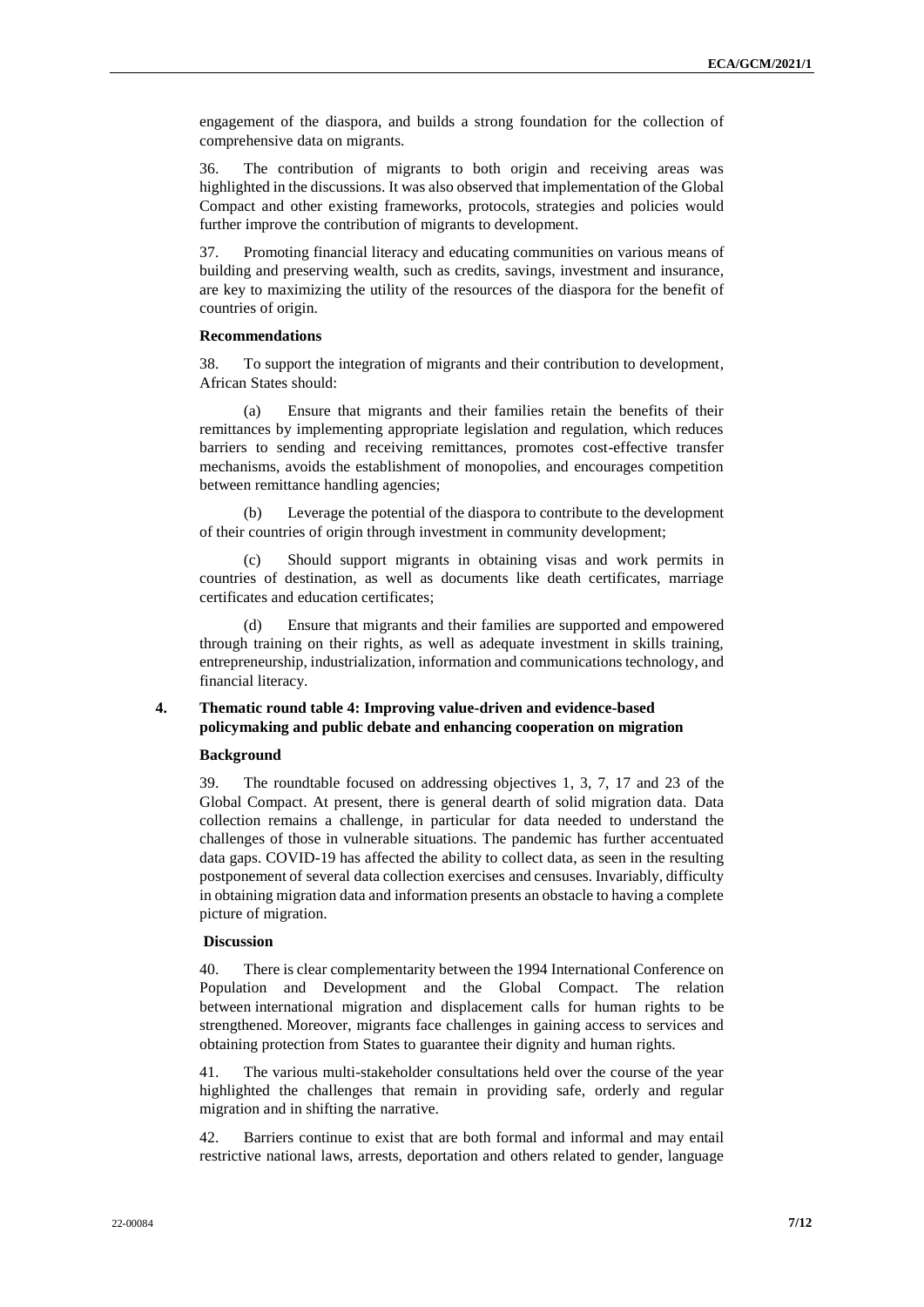and processing documentation. Data paucity continues to inhibit the monitoring of progress.

#### **Recommendations**

43. To improve value-driven and evidence-based policymaking and public debate and enhance cooperation on migration, African States should:

Strengthen international cooperation for the effective management of migration flows through partnerships (e.g., with United Nations agencies);

(b) Strengthen data collection through the integration of migration questions into national censuses and surveys to generate a better understanding of the profile of migrants;

(c) Promote the collection, analysis and dissemination of data on regular migration pathways and labour migration to inform policies and identify opportunities in destination countries;

(d) Facilitate the provision of assistance by stakeholders such as nongovernmental organizations, the private sector and civil society, as they are uniquely positioned to assist migrants in all stages of the migration journey;

Empower local communities to respond to growing migrant needs by providing information on the potential that migrants bring to their communities.

# **III. Day two: 1 September 2021**

# **A. Official opening ceremony**

44. The Minister for Foreign Affairs, African Cooperation and Moroccans Residing Abroad of Morocco, Nasser Bourita, warned against getting caught up in the dehumanization of migrants and in the increasingly visible tendency to securitize migration. Within the context of the COVID-19 pandemic, migration was seen as a crisis within the crisis, except that migration was not a crisis, but rather a structurally sustainable phenomenon.

45. The Director General of IOM and Coordinator of the United Nations Network on Migration, Antonio Vitorino, stated that, last year, the COVID-19 pandemic had wreaked havoc around the globe and ravaged communities, with a particularly devastating impact on the most vulnerable, including migrants and people on the move, and had severely disrupted trade and travel to and from Africa, which had led to a spike in unemployment. That threatened to undo much of the progress that had been achieved in recent years, with increasing numbers of migrants facing food insecurity and compromised access to health-care services.

46. Ms. Ruzvidzo, representing Under-Secretary-General of the United Nations and Executive Secretary of ECA, Vera Songwe, said that, as participants discussed the progress made towards the implementation of the Global Compact in Africa, they needed to take into account the significant linkages between the Global Compact and the success of the African Continental Free Trade Area, which marked a significant milestone in the realization of the free movement of people, goods, and capital on the continent, and progress towards enhanced availability and flexibility of pathways for regular migration.

47. The Commissioner for Social Affairs of the African Union Commission, Amira el-Fadil, said that the Global Compact review meeting provided a unique opportunity for the countries of the continent to reflect on how they could best implement the Global Compact, despite the numerous challenges that countries were facing, including the COVID-19 pandemic. She called for collaboration among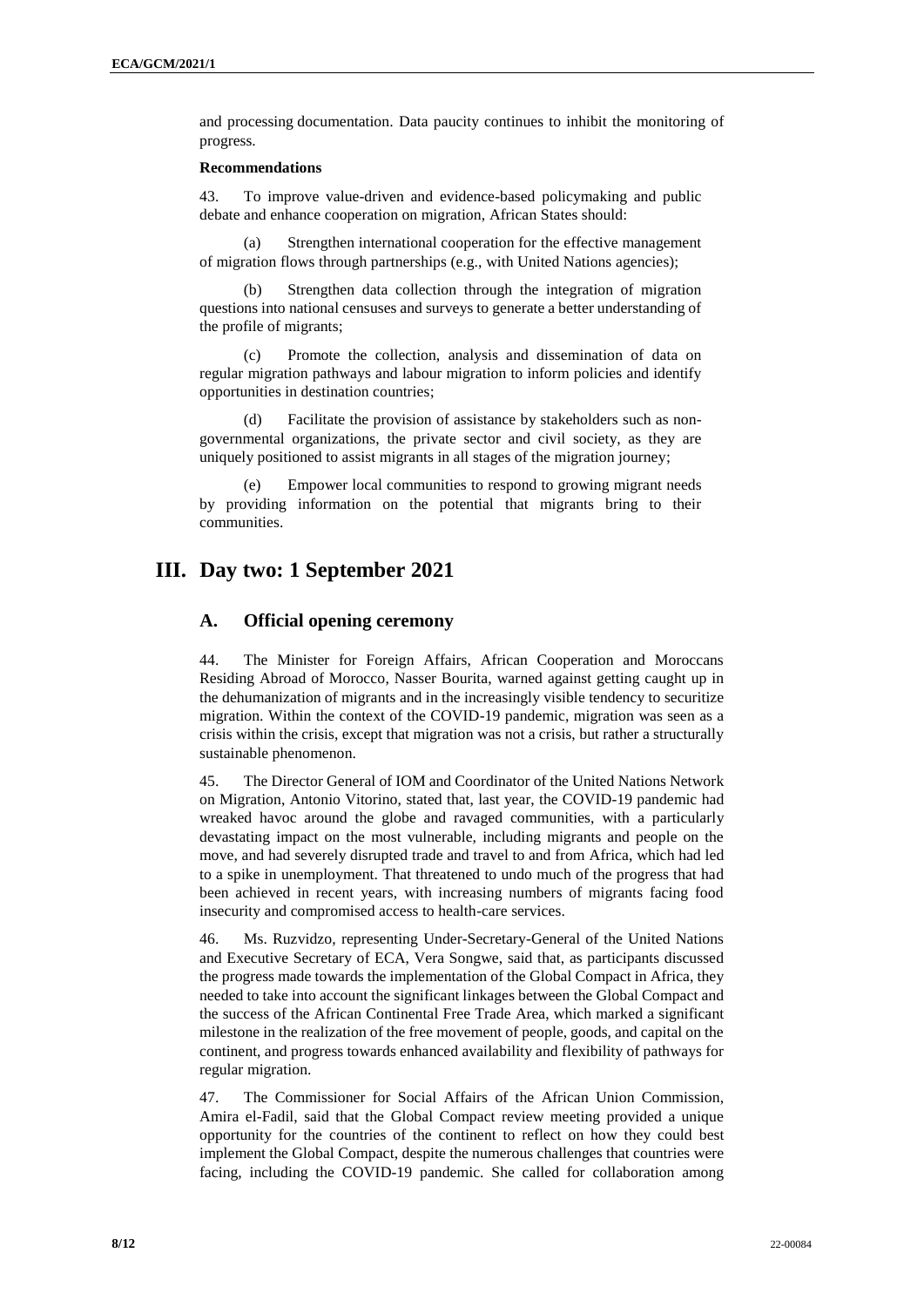African States and regional economic communities in order to build the capacity of relevant national institutions for effective implementation of the Global Compact.

48. The United Nations Special Rapporteur on the Human Rights of Migrants, Felipe González Morales, hailed the Global Compact as a landmark initiative in the implementation of a multilateral approach to migration governance. Migration could not be addressed by each country in isolation, but required a collaborative approach among all stakeholders.

49. The Minister of State in Charge of Economic Diplomacy and Consular Services of Ethiopia, Tsion Teklu, observed that the beginning of Africa's journey in the implementation of the Global Compact had been promising, and Ethiopia was committed to building upon it. The safety and dignity of migrants should be paramount.

# **B. Sessions 2 and 3: Review of progress and challenges in implementing the Global Compact in Africa**

50. Sessions 2 and 3 were combined into one, with panellists drawn from African States making interventions. The issues raised are summarized below.

51. The COVID-19 pandemic had led to developments that ran counter to the spirit of the Global Compact. Many migrant workers had returned to their home countries, where the already saturated job markets were unable to absorb them. Moreover, protracted political, economic and security crises, as well as the effects of climate change that triggered migration, continued to blur the lines between voluntary and forced migration.

52. Significant progress had been registered in establishing institutional mechanisms for the implementation and monitoring of the Global Compact, including a multi-agency migration governance architecture that ensured a whole-ofgovernment and a whole-of-society approach.

53. Continued effort should be directed at addressing the root causes of irregular migration through sustainable development, enhancing public investment and improving infrastructure in areas with the highest rates of poverty.

54. Pathways should be established for regular migration and the skills of young people should be upgraded to enhance their employability, in accordance with the needs of national and global labour markets, and to enhance their participation in sustainable development efforts.

55. Migration champion countries had a role to play in raising awareness to strengthen migrant protection and in the campaign to help those who had lost their jobs and had to return to their countries of origin. Champion countries must also exchange good practices and share their own experiences in respect of progress made.

56. African States continued to lack resources to provide public services to migrants in countries of transit and destination. There was an urgent need to adopt the humanitarian-peace development nexus paradigm that ensured peaceful coexistence between migrants and host communities.

57. It was essential that African States and all stakeholders, especially the private sector, develop their workforces by facilitating the acquisition of new sets of skills to respond to changes in technology and labour market demand, with a view to diversifying capacity and improving employment opportunities.

58. African States agreed that it was urgent to combat criminal networks involved in smuggling and trafficking in persons. It was also noted that border management gaps needed to be addressed collectively at the subregional and continental levels.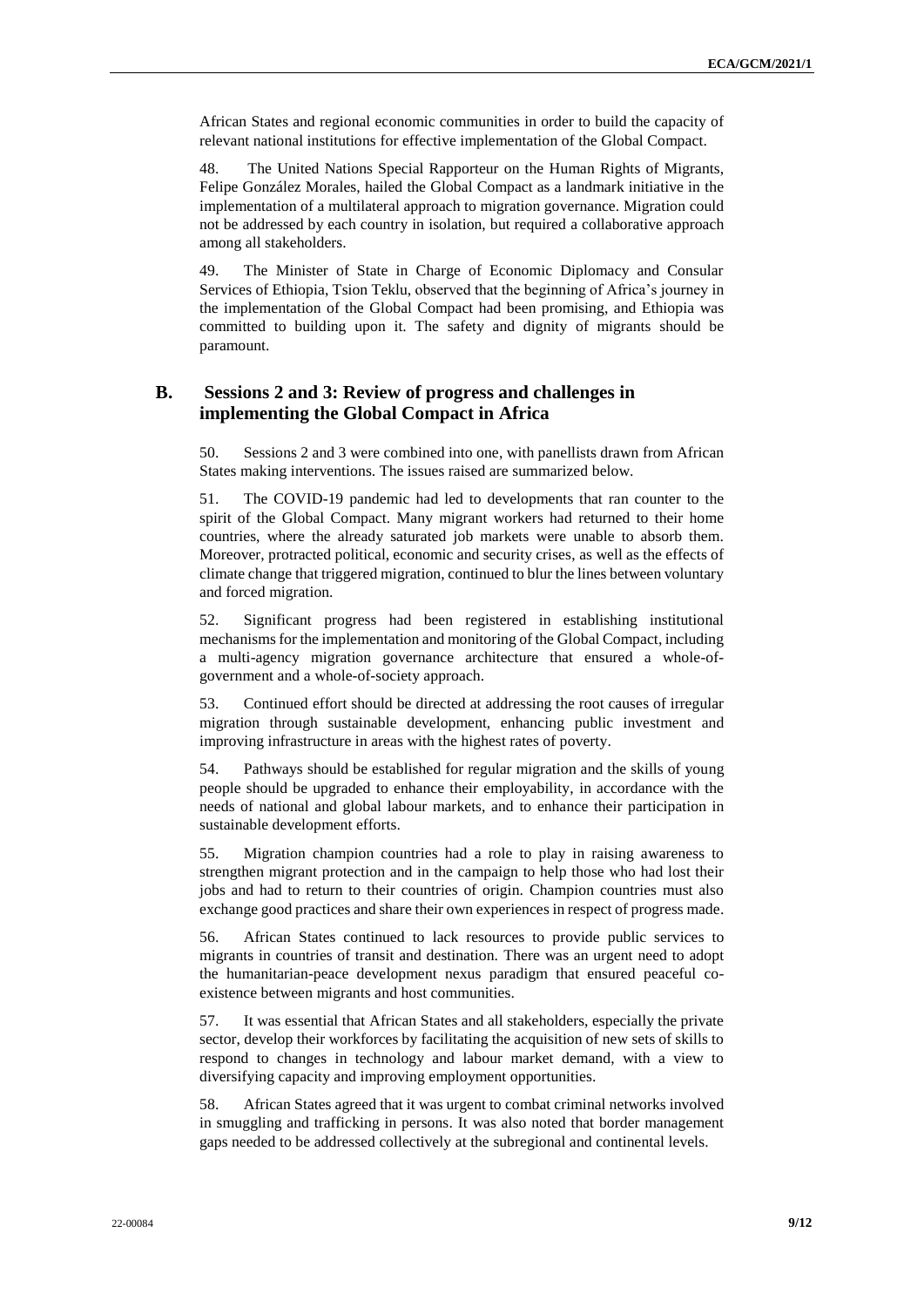# **C. Session 4: Key findings from subregional reports**

59. The following issues emerged from the countries that are members of the Intergovernmental Authority on Development:

The 2021 meeting on the regional consultative process of the Intergovernmental Authority on Development had focused on the implementation and review of the Global Compact;

(b) Migration had gained prominence both at the regional and national levels. Early efforts to institutionalize migration, which were taking place in the context of national development plans, needed to be strengthened;

(c) Sector-specific efforts were underway to make migration governance a key issue in such areas as diaspora affairs, labour and skills development;

(d) The issue of harmonization of migration statistics was also prominent at the regional level;

(e) There was expanded scope for regulated mobility, especially through the Agreement Establishing the African Continental Free Trade Area, the free movement protocol, and through negotiated bilateral labour agreements and memorandums of understanding with countries of destination;

(f) Efforts had been intensified to return and re-integrate migrants, especially given the loss of jobs in the context of the COVID-19 pandemic. Some migrants had been stranded, while others had been placed in detention camps;

(g) There was evidence of forced return of migrants, especially those who had been reluctant to voluntarily return;

(h) There was a need to upgrade skills among migrants from Africa, which would help them to move from unskilled and low-skilled employment to high- skilled employment;

(i) Some challenges at the regional level included the intensification of migration drivers such environmental factors, transnational crime, the high cost of remittances, the need for protection, and challenges in receiving assistance (especially where there was no consular representation), the exclusion of migrants and the non-regularization of their status, and lack of disaggregated data despite the high demand for such data.

# **D. Session 5: Key findings from the multi-stakeholder consultations**

60. Although there were solidified starting points among African States through the regional economic communities, it was necessary to create an "African joint process" to promote labour rights and protection.

61. The ratification of the protocol on free movement should be a priority among African States to enable freedom of movement across the continent.

62. Although social protection of migrants was a human right, social protection coverage in Africa remained limited, with only 18 per cent of the population covered by social protection benefits.

63. Whereas global discourse has tended to criminalize migration and mobility, evidence demonstrated that liberal borders tended to lead to more return journeys and more safe journeys.

64. Migrants did not take but rather gave to both their host countries and countries of origin. For example, in the United States of America alone, in 2020 the African diaspora contributed \$36 billion in taxes, while remittances to Africa amounted to \$78.4 billion, an amount three times higher than foreign aid to the continent in that year.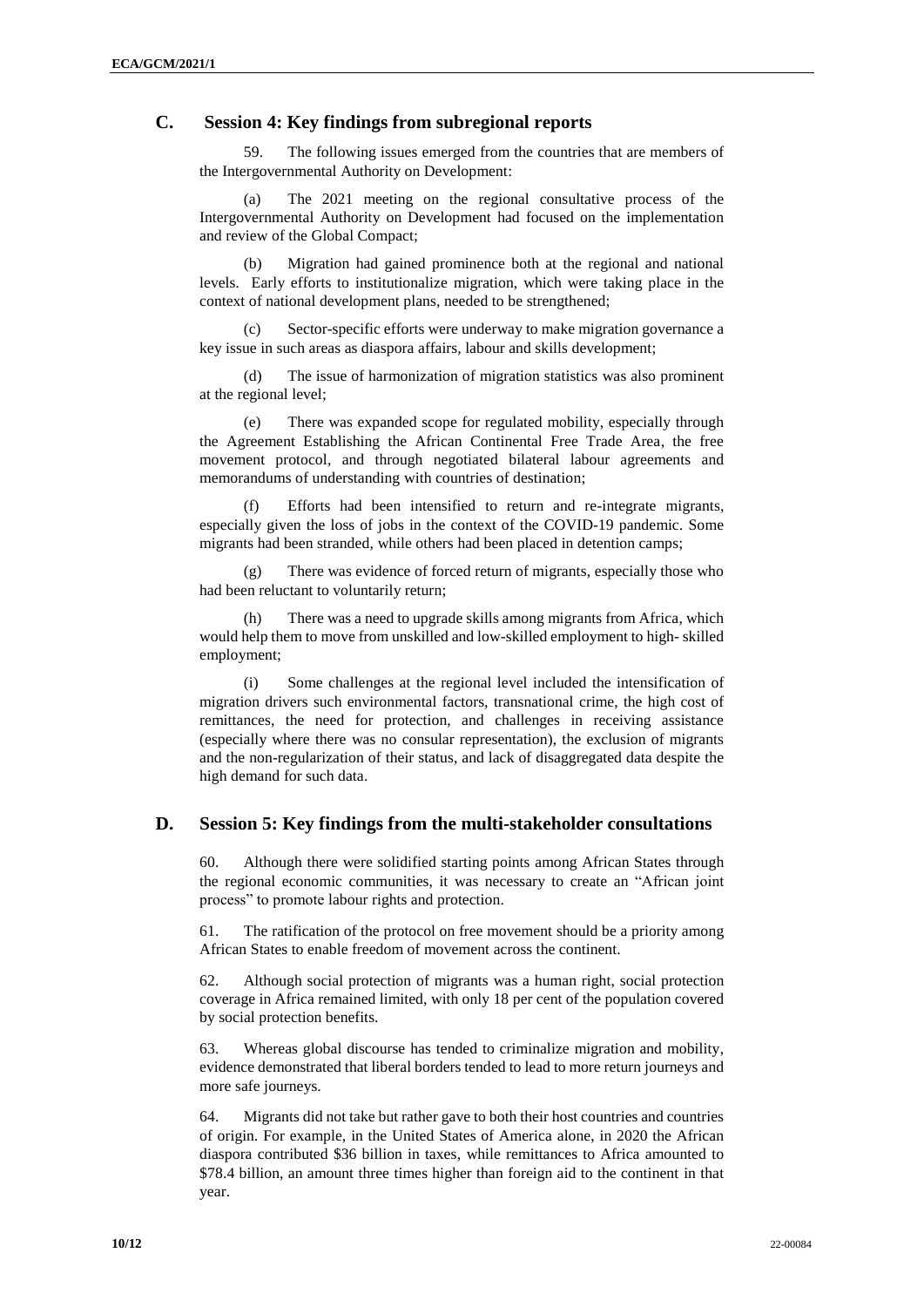65. Migration data on the continent were becoming increasingly available. African States should ensure that migration data were collected as part of national censuses collect. With the data that is currently available, levels of migration, trends and differentials could be measured as an initial step in policy formulation. Most of migration on the continent was for economic reasons and Africa had the capability to generate such information.

# **E. Session 6: Key findings from the continental report**

66. The regional Global Compact review report used secondary data and literature and analysis of national reports submitted by African States through IOM. The key lesson learned is that African States should ensure that migration is mainstreamed into national development plans and strategies.

67. African States also should ensure the protection of migrants through rightsbased border governance, joint border monitoring and joint management committees. Some States such as Ethiopia had also worked with international partners to assist their nationals in returning and resettling successfully.

68. Africa had established itself as a leader in innovative mobile money transfer applications, which were also helping to drastically reduce the costs of sending remittances for migrants. The provision of such services to migrants during the COVID-19 pandemic constituted good practices that should be retained as part of future migration processes.

69. In respect of efforts to improve evidence-based policymaking and enhance cooperation on migration, the establishment of the Migration Observatory Centre in Morocco and the commencement of trading under the African Continental Free Trade Area from 1 January 2021 provided a good foundation for improving migration data availability and quality and for better intra-Africa cooperation in migration governance.

70. African States should remove restrictive visa rules, ratify free movement protocols, including on the right to establishment, and invest in communication infrastructure to improve physical connectivity.

71. African States should also invest in the harmonization of qualification frameworks and systems for verification of skills, qualifications and competencies. They also need to put in place skill-improvement programmes that guarantee that their migrant nationals can gain access to decent work and good wages.

72. African States should effectively protect migrants through rights-based border governance, improve access to valid travel documents and enhance their capacity to save migrant lives through well trained and equipped border patrol personnel, and increase capacity to conduct rescue and recovery missions, including skills in forensic procedures.

73. African States should also support the integration of migrants and their contribution to the development of Africa through innovative mobile applications for remittance transfers. They should provide incentives for diaspora involvement in development.

74. African States should improve evidence-based policymaking mechanisms, enhance cooperation on migration, and increase the availability of migration data that are appropriately disaggregated.

75. African States should also provide pre-departure training to raise awareness among migrants of the risks of both regular and irregular migration, alongside dedicated campaigns to counter discrimination, racism and xenophobia.

# **F. Session 7: Closing session**

76. In her closing remarks, the Director a.i. of the Gender, Poverty and Social Policy Division of ECA, Edlam Yemeru, expressed confidence that the objectives of